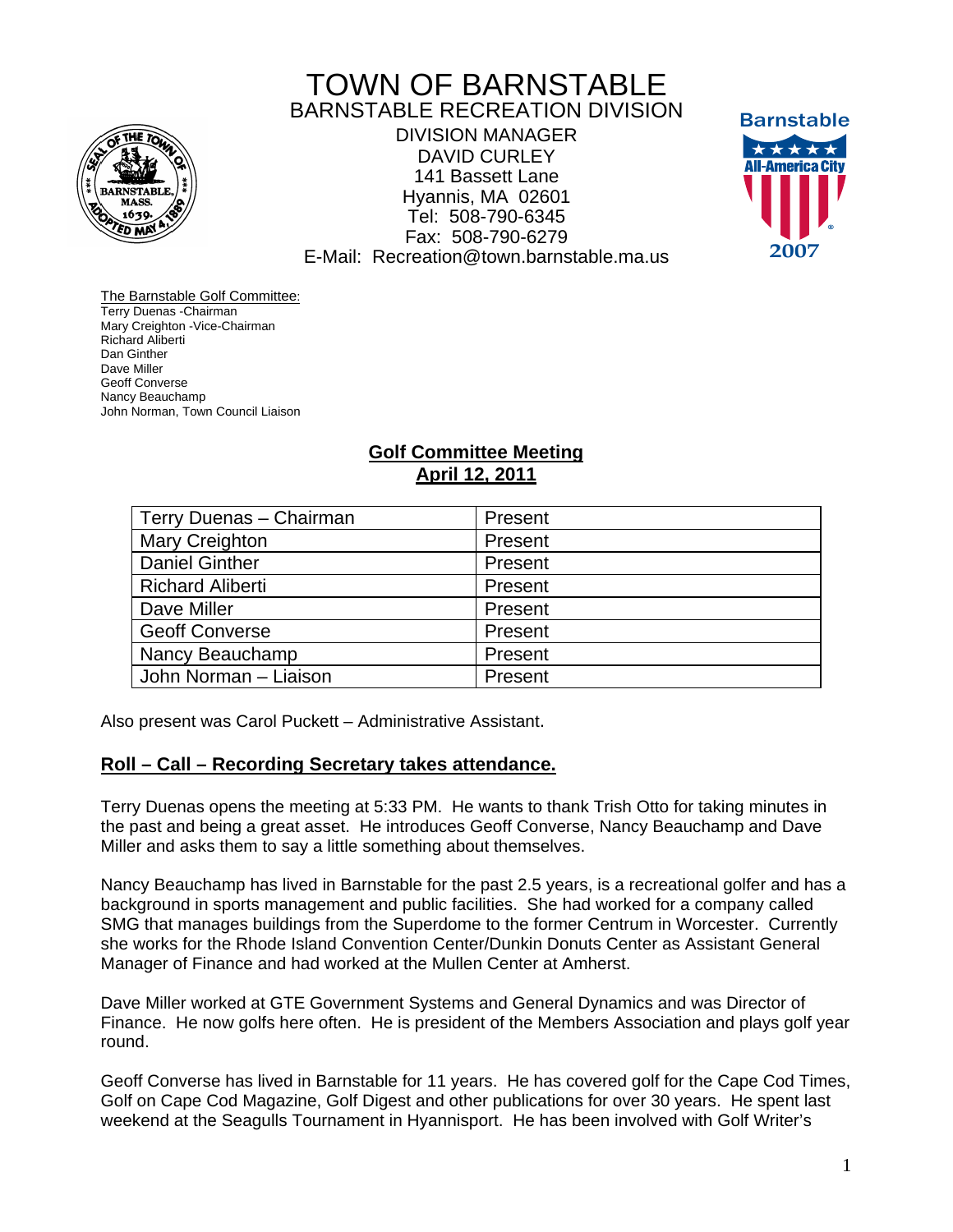Association of America. He now works for the Hyannis Chamber of Commerce as their director of sales and marketing.

### **Public Comment**

Judy Sousa indicates that it is her fourth year working on the beautification project. She talks about the beds out front and around the clubhouse, the grasses, knows that there are people who sponsor the holes and asks if there funding in the marketing budget for the project. She indicates that there is a problem with goose droppings and divots. As to the goose droppings, they thought about moving the swan decoys. She would also like to know if the sand bottles could be filled-up when the carts get gassed up in order to fill the divots...

Dave Miller indicates that the Members Association will pay for the swan idea. As for the geese problem, it is a mess and the Members Association is willing to pay for whatever it takes to resolve the problem.

#### **Act on Minutes from February Meeting:**

Terry Duenas wants to take a vote on minutes. Motion is made by Daniel Ginther and seconded by Mary Beauchamp to accept minutes as presented.

Vote: All in favor

#### **Old Business**

As pertaining to the last meeting, Dan Ginther talks about the commemorative walk. The costs are approximately the same as quoted at the last meeting which is \$826 for a pallet of 4" X 8" bricks. He indicates that Tony Will would prefer two lines of writing, could go to 3 but that it would be busy looking. He wants to have members look at the fonts and give their recommendations. Tony had recommended the Arial 46 font for the etching and that the cost will be approximately \$25 per brick engraved. Dan will email samples of the fonts to the members. Dan explains that previously they had recommended having a commemorative garden for people who have passed away and have now decided to have just a commemorative walkway for anyone. The bricks will cost about \$50 to the public. They discussed where to put the bricks and have somewhat decided to have them as the steps going down to the putting green. He had sent out emails to the members and got a good response. He has several people who have volunteered to put the bricks in and that it will be no expense to the golf course.

Mike Ghelfi comments that there are currently 69 commitments for the bricks.

Richard Aliberti talks about the First Tee School Program. He indicates that this afternoon, himself and Dave Miller, who he would like to be his co-chairman for this program, met with Miss Peterson, the principal, Nancy Brunswick, the PhysEd Director, Meg Drew, PhysEd Director and Mike Sarni another PhysEd teacher. The First Tee Program will be the first time this community will have a competition with the children. It will be on May 26<sup>th</sup> at the Horace Mann Charter School. There will be 70 participants. The Members Association, with Dave Miller's suggestion, will fund 70 children's tee shirts and 8 adults. He will talk to the tee shirt printer and suggests putting the 9 core values on the back of the tee shirts. Dave Miller indicates that the school takes one core value a month and integrates it into the curriculum. The competition times will be at 9:00 AM, 10:30 AM, and 1:30 PM. There will be 8, four man teams and the four winners will be receiving a smaller trophy. Those winners will be representing a homeroom who will be receiving a larger trophy to be circulated every year. Dave indicates that the trophy won't necessarily go to the best golfers but to the people who adhered to the 9 core values which are honesty, integrity, sportsmanship, respect, confidence, responsibility, perseverance, courtesy and judgment.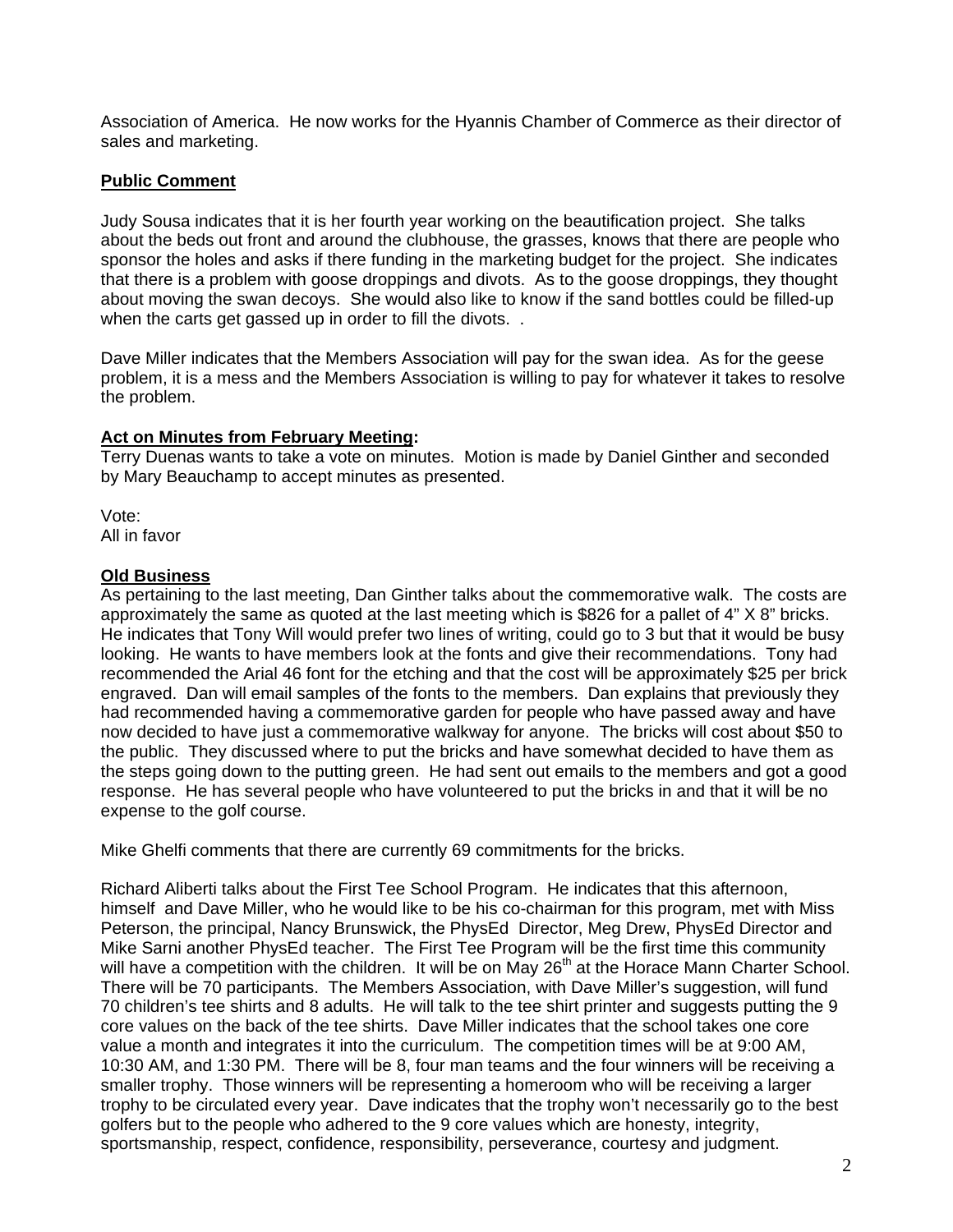Terry Duenas asks Dave Miller if he will serve on the First Tee School Program Committee with Richard Aliberti. Dave Miller agrees.

#### **New Business**

#### - **Introduce newly appointed committee members from five back to seven**

Terry explains how they had been a seven member committee and had gone down to five and are glad they are back to seven as it helps to do more for the community.

#### - **Manager's report**

Director of Golf Operations, Mike Ghelfi, indicates he dropped off the February figures as there was no meeting in March. Both courses were closed in December and January because of snow and ice. There was a deadline about the members using their credit cards in the past but this year they did not put that into effect which hurt the numbers in February somewhat. In March the figures were better but the weather was still wintery. Olde Barnstable was closed a little longer this year. The best weekend was the first weekend in March which they had about a 2 hour wait which was first come, first serve. The first 10 days of April have been good in both facilities. The outlook is optimistic. This coming Thursday is the first tournament which is the Welcome Spring Tournament which is a 9:00 AM shotgun. As of this morning they have 50 people signed up. Also, their teacher from last year, David Donnellan was awarded Cape Cod PGA teacher of the year. They have the plaque in the Proshop in Hyannis.

Director of Golf Maintenance, Bruce McIntyre, indicates that currently they only have a staff of three people who have only been here for just over two weeks. He indicates that time during the winter was spent doing tree work in Hyannis. There was tree work done at the fourth and seventh green, the seventh and eighth hole and the fifteenth green. They took down approximately 100 trees over the course of the winter. They are trying to the clean up the area between the  $6<sup>th</sup>$  and  $8<sup>th</sup>$ hole. They subcontracted stump grinding out to Barlett Tree from the trees that were cut down in the past three years. In February and March, staff went out and shoveled the course to force an opening in order to get some play. He indicates that the worst area, from the winter weather, is the  $14<sup>th</sup>$  green in Hyannis which lost some turf. They did not apply any snow mold preventative as a budget cutting method. They are currently doing spring clean-up work which includes mowing starting on March 17<sup>th</sup>. On April 25<sup>th</sup> to 27<sup>th</sup>, they will close the Hyannis course in order to do aerating. On May 2<sup>nd</sup> to the 4<sup>th</sup>, they will be closing the Old Barnstable Golf Course to do the same. As to the geese problem, Bruce indicates that the best way to rid them is to get a dog but will purchase swans and put them wherever the Members Association wants them. He indicates that the dog they currently have is only 6 months old and still learning.

The members discuss how to fill up the sand bottles with seed when the carts get gassed. Judy Souza suggests doing a divot day again like they have had in the past.

Daniel Ginther talks about the beautification project and that he has made benches. He suggests sending out emails to ask people to donate plants or bushes. Also, as to the advancement of enlarging the committee and the ability to have a subcommittee, he would suggest they discuss a marketing subcommittee which he would like to head up in order to help both golf courses. Terry Duenas agrees that it is a good idea. Mary recommends adding it to next month's agenda. Nancy Beauchamp would like to volunteer to be on that subcommittee as would Geoff Converse.

Mary Creighton clarifies with the managers about the March fees being divided in half. Also, Mary asks about how the marketing is progressing for the younger adults and how many memberships